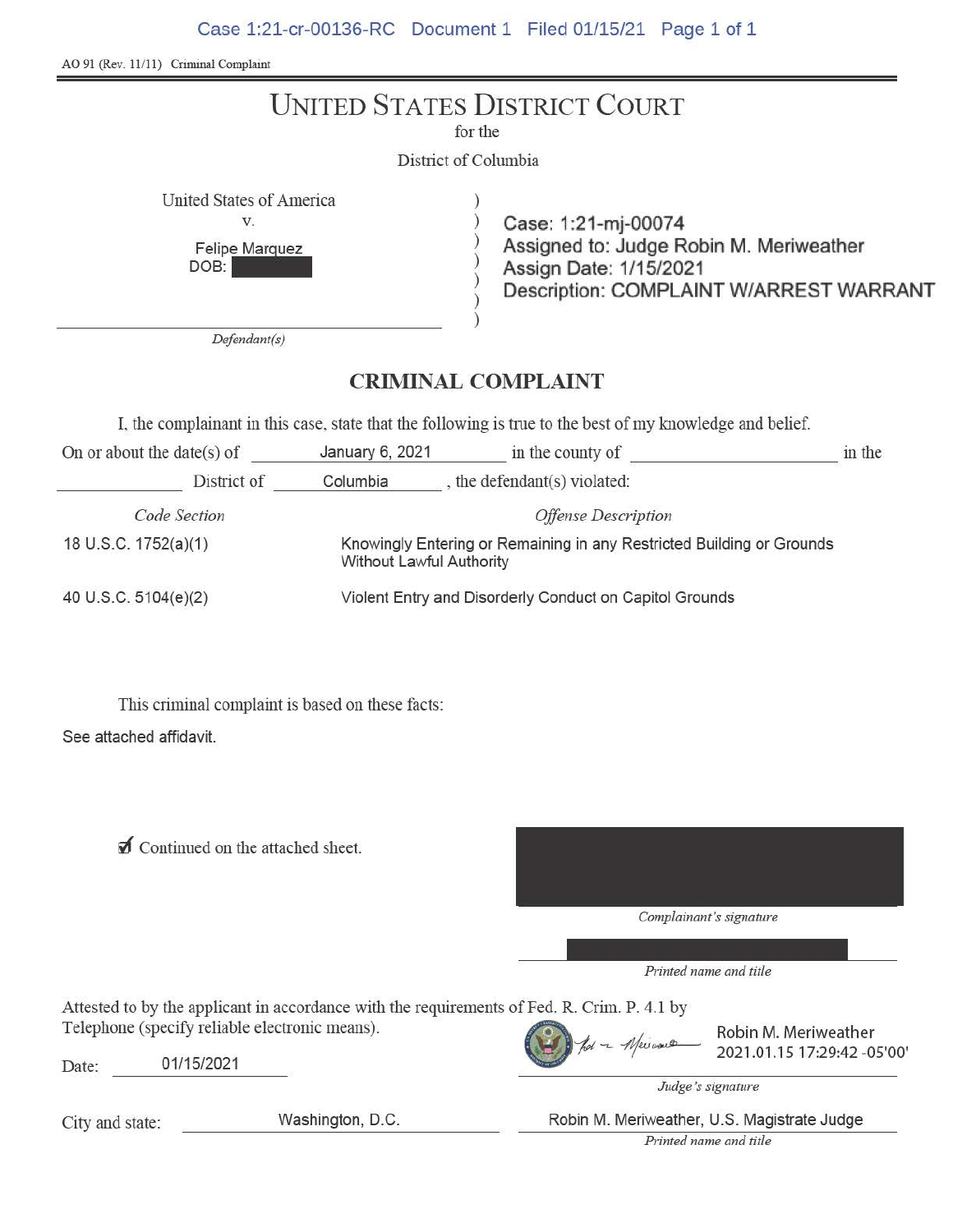Case 1:21-cr-00136-RC Document  $1-1$  Case: 1:21-mj-00074 Assigned to: Judge Robin M. Meriweather Assign Date: 1/15/2021 Description: COMPLAINT W/ARREST WARRANT

# **IN THE UNITED STATES DISTRICT COURT FOR THE DISTRICT OF COLUMBIA**

| UNITED STATES OF AMERICA |                         |
|--------------------------|-------------------------|
|                          | <b>Criminal No.</b>     |
| v.                       |                         |
|                          | <b>FILED UNDER SEAL</b> |
| <b>FELIPE MARQUEZ,</b>   |                         |
|                          |                         |
| Defendant.               |                         |

# **AFFIDAVIT IN SUPPORT OF CRIMINAL COMPLAINT AND ARREST WARRANT**

I, being duly sworn, affirm and state:

# **INTRODUCTION**

1. I am a special agent with the Federal Bureau of Investigation. I have been in this position since 2010. I am currently assigned to a squad that investigates counterintelligence out the Washington Field Office of the FBI.

2. This affidavit is submitted for the purpose of establishing probable cause. The facts in this affidavit are based on my investigation, personal observations, training, and experience, as well as information conveyed to me by other law enforcement officials. Because this affidavit is limited in purpose, it is not intended to include each and every fact and matter observed by me or known to the United States.

# **PURPOSE OF AFFIDAVIT**

3. This affidavit is submitted in support of a criminal complaint charging the defendant, FELIPE MARQUEZ (hereinafter "MARQUEZ"), with one count of Unlawful Entry into Restricted Buildings or Grounds, in violation of Title 18, United States Code, Section 1752(a),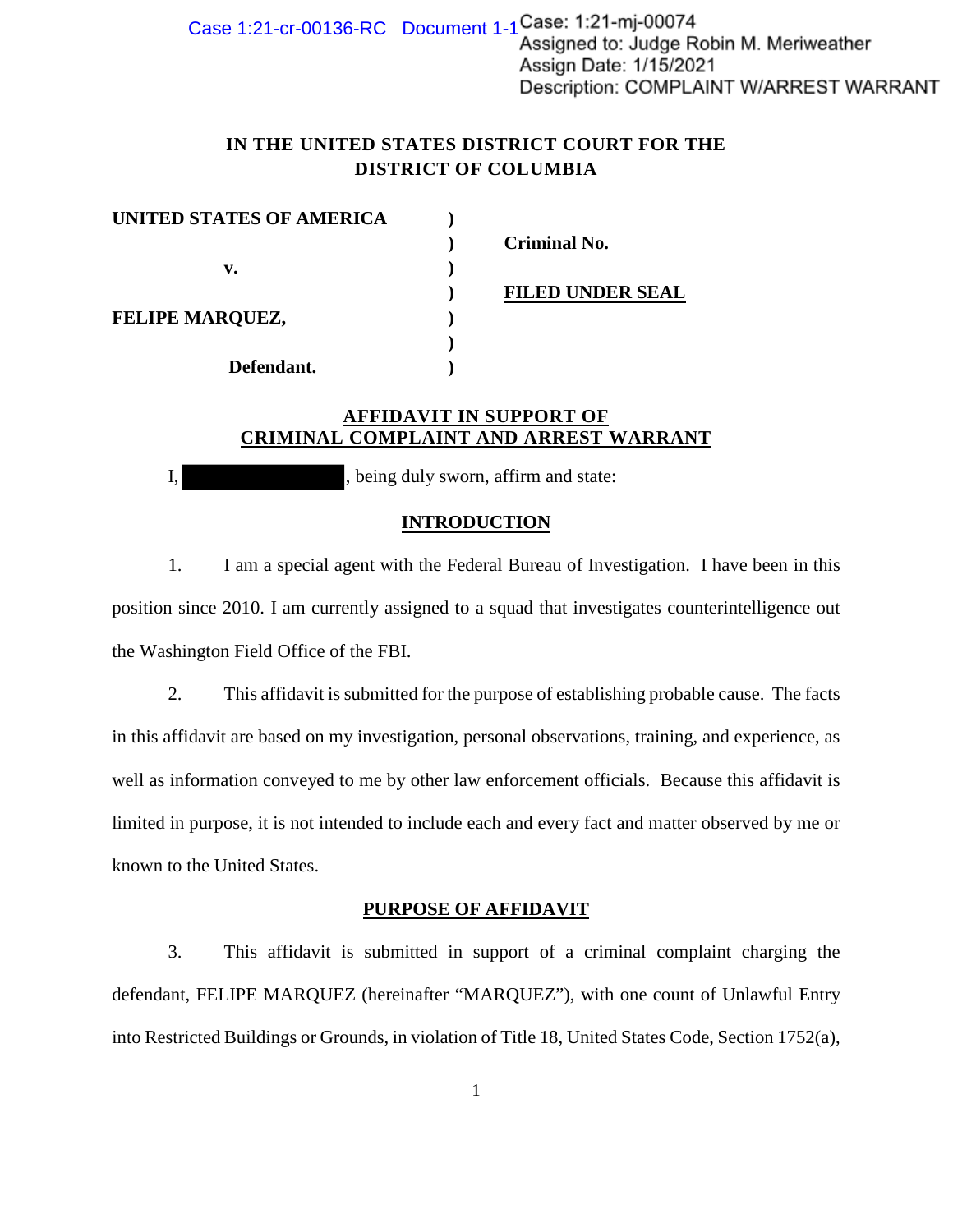and one count of Violent Entry and Disorderly Conduct on Capitol Grounds, in violation of Title 40, United States code, Section 5104(e)(2). This affidavit is also submitted in support of an arrest warrant for MARQUEZ.

# **STATEMENT OF FACTS**

### *Probable Cause – The U.S. Capitol on January 6, 2021*

4. The U.S. Capitol is secured 24 hours a day by U.S. Capitol Police. Restrictions around the U.S. Capitol include permanent and temporary security barriers and posts manned by U.S. Capitol Police. Only authorized people with appropriate identification are allowed access inside the U.S. Capitol. On January 6, 2021, the exterior plaza of the U.S. Capitol was also closed to members of the public.

5. On January 6, 2021, a joint session of the United States Congress convened at the United States Capitol, which is located at First Street, SE, in Washington, D.C. During the joint session, elected members of the United States House of Representatives and the United States Senate were meeting in separate chambers of the United States Capitol to certify the vote count of the Electoral College of the 2020 Presidential Election, which had taken place on November 3, 2020. The joint session began at approximately 1:00 p.m. Shortly thereafter, by approximately 1:30 p.m., the House and Senate adjourned to separate chambers to resolve a particular objection. Vice President Mike Pence was present and presiding, first in the joint session, and then in the Senate chamber.

6. As the proceedings continued in both the House and the Senate, and with Vice President Mike Pence present and presiding over the Senate, a large crowd gathered outside the U.S. Capitol. As noted above, temporary and permanent barricades were in place around the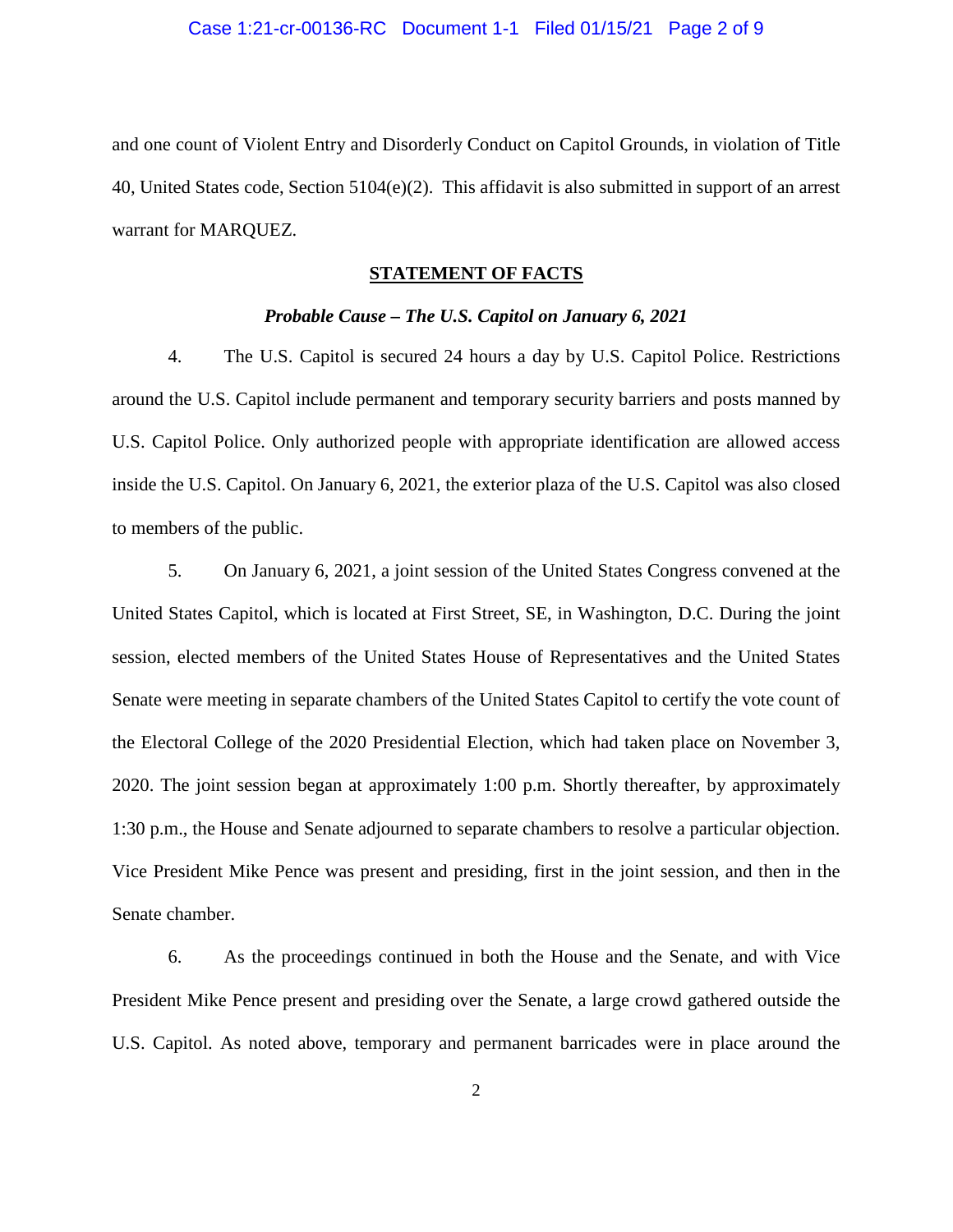### Case 1:21-cr-00136-RC Document 1-1 Filed 01/15/21 Page 3 of 9

exterior of the U.S. Capitol building, and U.S. Capitol Police were present and attempting to keep the crowd away from the Capitol building and the proceedings underway inside.

7. At such time, the certification proceedings still underway and the exterior doors and windows of the U.S. Capitol were locked or otherwise secured. Members of the U.S. Capitol Police attempted to maintain order and keep the crowd from entering the Capitol; however, shortly after 2:00 p.m., individuals in the crowd forced entry into the U.S. Capitol, including by breaking windows and by assaulting members of the U.S. Capitol Police, as others in the crowd encouraged and assisted those acts.

8. Shortly thereafter, at approximately 2:20 p.m. members of the United States House of Representatives and United States Senate, including the President of the Senate, Vice President Mike Pence, were instructed to—and did—evacuate the chambers. Accordingly, the joint session of the United States Congress was effectively suspended until shortly after 8:00 p.m. Vice President Pence remained in the United States Capitol from the time he was evacuated from the Senate Chamber until the sessions resumed.

9. During national news coverage of the aforementioned events, video footage which appeared to be captured on mobile devices of persons present on the scene depicted evidence of violations of local and federal law, including scores of individuals inside the U.S. Capitol building and on the grounds of the U.S. Capitol without authority to be there.

### *Probable Cause – MARQUEZ*

10. Following the civil unrest at the U.S. Capitol described above, the FBI received a tip stating that MARQUEZ, who was known to the tipster, shared a video to his public stories on Snapchat on January 6, 2021. When a user posts public stories on Snapchat, those stories, which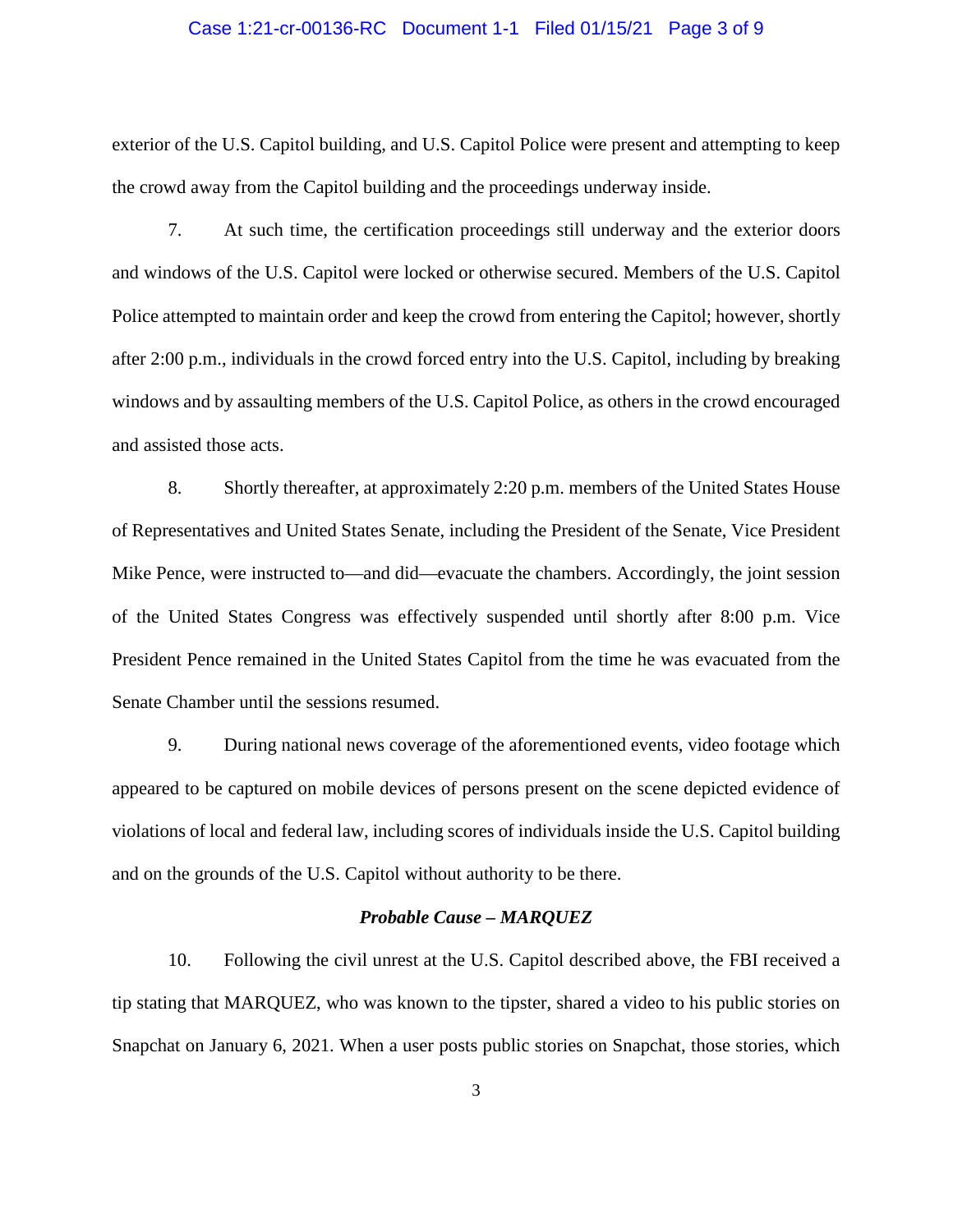### Case 1:21-cr-00136-RC Document 1-1 Filed 01/15/21 Page 4 of 9

typically contain an image, video, or series of images, are visible to the user's "friends" and, depending on the user's settings, possibly others on the Snapchat platform. The tipster is friends with MARQUEZ on the Snapchat platform, and knows that MARQUEZ's Snapchat username is **felipe\_mz95**. On or after January 6, 2021, the tipster screen recorded a four-minute-twentysecond-long video that the tipster reported that MARQUEZ had posted as a story on his Snapchat account. The tipster provided a copy of the screen recorded video to the FBI.

11. The video appears to be a compilation of at least the following 13 separate videos taken with a cell phone. Below I describe various events depicted in the video clips referencing the relevant time stamps:

- a. 0:00 (start) to 0:13 This clip appears to be filmed by the driver of a vehicle, while on a divided highway, during daytime. The steering wheel is visible, which bears the logo for Tesla.
- b.  $0:13$  to  $0:25$  This is a similar clip to the one above.
- c. 0:25 to 0:35 This clip appears to have been filmed by the driver of a vehicle, while on a divided highway, at nighttime. The video focuses on a truck on the road, and the following text is overlaid on the screen: "He's got trump flags but you can't see em, and he's from Florida!!!!"
- d. 0:35 to 0:54 This clip depicts continued filming by the driver of a vehicle, on a divided highway, at nighttime. The video focuses on a truck on the road with two blue "TRUMP" flags, and the following text is overlaid the screen: "We in south Carolina."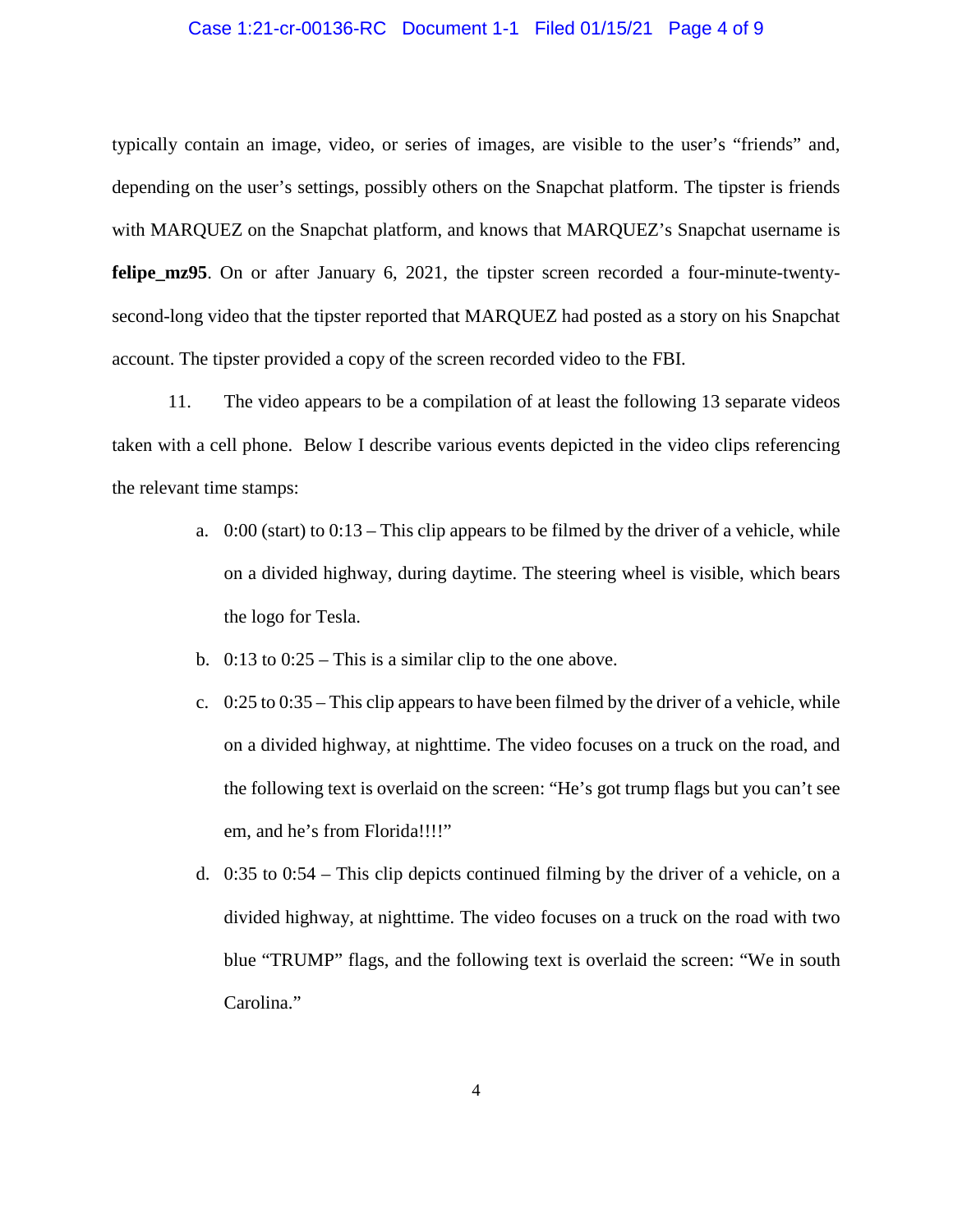- e. 0:54 to 1:54 This clip appears to be filmed by the driver of a vehicle, while on a divided highway, during daytime. The driver's side view mirror is visible; it appears to be white in color, suggesting that the vehicle is white. The video focuses on the navigation system on the dashboard, showing a destination of Washington, D.C. At 1:30, the user appears to flip the phone's camera lens, so that the user is visible. The tipster identified this person as MARQUEZ. MARQUEZ is looking into the camera, mouthing along to a song, and smoking from a light-tan colored vape pen. MARQUEZ is wearing a red "KEEP AMERICA GREAT" hat and has a yellow gaiter around his neck.
- f. 1:54 to 2:07 This clip occurs at outdoor rally and captures a substantial crowd of people and many flags. The Washington Monument is visible.<sup>1</sup>
- g. 2:07 to 2:24 –This is a similar clip at an outdoor rally, which appears to be at the same location as the prior clip.
- h. 2:24 to 2:44 This is a similar clip at an outdoor rally, which appears to be at the same location as the two prior clips.
- i. 2:44 to 3:12 The clip is filmed in or among a large crowd. Many people and flags are visible. From my knowledge review of other videos in this investigation, this video appears to be taken at the west side of the U.S. Capitol grounds, where a crowd gathered on the afternoon of January 6, 2021.

 $\overline{a}$ 

<sup>&</sup>lt;sup>1</sup> I know that prior to the civil unrest described above a crowd gathered on the Ellipse to listen to several speakers, before proceeding to the U.S. Capitol. Based upon the position of the crowd in relation to the Washington Monument, which appears in the background of the video, I believe MARQUEZ was filming from that gathering on the Ellipse.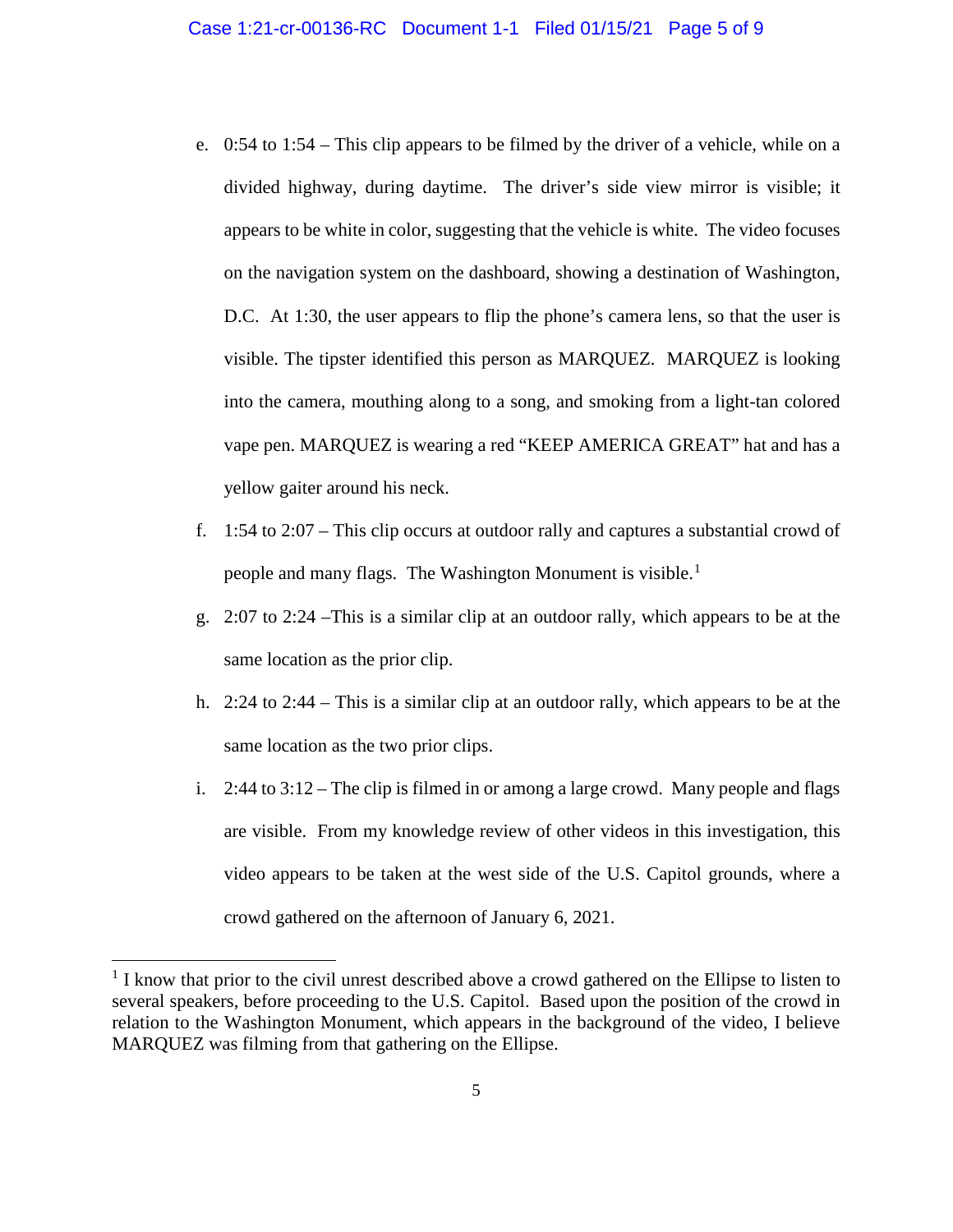- j. 3:12 to 3:38 This appears to capture people climbing over a stone rail/fence and others who have scaled a wall located the west side of the U.S. Capitol. The Peace Monument is visible. The recording captured someone yell, "Yeah baby. We climbed the wall." At one point the camera focuses downward towards another person ascending the wall and the crowd remaining on the ground. The recording captures someone saying, "There goes my sign, baby. Trump won."
- k. 3:38 to 3:45 This is a truncated version of what was contained in the above clip.
- 1. 3:45 to 4:11 This clip is from inside a conference room.<sup>2</sup> Several people are seated and standing around a mahogany table. Some people say, "No stealing; don't steal anything." At 4:02, a hand is visible, holding a light-tan colored vape pen similar to the one MARQUEZ was holding in the car in the clip from 0:54 to 1:54. At 4:04, someone pushes over a table lamp and says, "Why would I want to steal this bullshit."
- m. 4:11 to 4:20 (end) In this clip MARQUEZ turns the camera lens to film himself. He is wearing a red "KEEP AMERICA GREAT" hat and has a yellow gaiter around his neck, similar to what he was wearing in the earlier clip from 0:54 to 1:54. MARQUEZ appears to still be indoors, with a distinctive blue piece of artwork –

 $\overline{a}$ 

<sup>2</sup> Based upon conversations with representatives of the United States Capitol Police, the conference room in which MARQUEZ is present appears to be Senate room S140, the private "hideaway" office of Senator Merkley within the U.S. Capitol. The artwork visible on the walls of the conference room in MARQUEZ's Snapchat video is also visible on a video that Senator Merkley posted to Twitter on January 6, 2021, at 11:36 pm, documenting some of the damage to his office.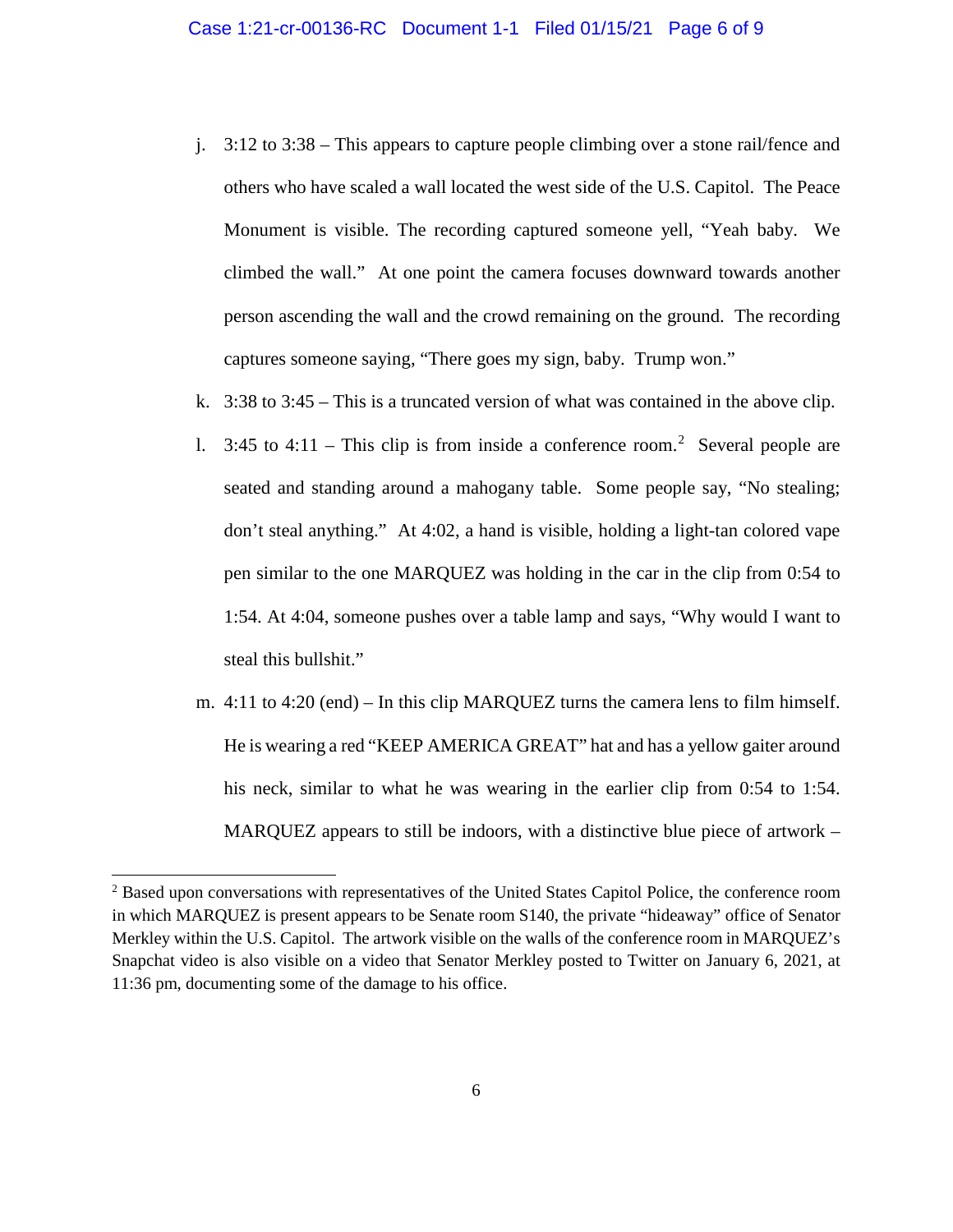the same as seen in Senator Merkley's hideaway office – on the wall behind him. This is a screenshot of MARQUEZ's face from the video:



12. This Snapchat video is consistent with other videos I have reviewed from media reports as well as other investigations I have conducted into the incident at the U.S. Capitol. Therefore, I have probable cause to believe the end of this video depicts individuals, including MARQUEZ, who entered the U.S. Capitol building on January 6, 2021, and that MARQUEZ filmed the video.

13. According to a law enforcement database search, MARQUEZ owns a white 2020 Tesla Model 3, which he registered in November 2019. The vehicle is registered to MARQUEZ at his address in Coral Springs, Florida.

14. On January 9, 2021, the tipster identified MARQUEZ as the individual in the Snapchat video. On January 12, 2021, the tipster identified MARQUEZ's Florida driver's license photo as the same "Felipe MARQUEZ." The tipster reported that the tipster does not personally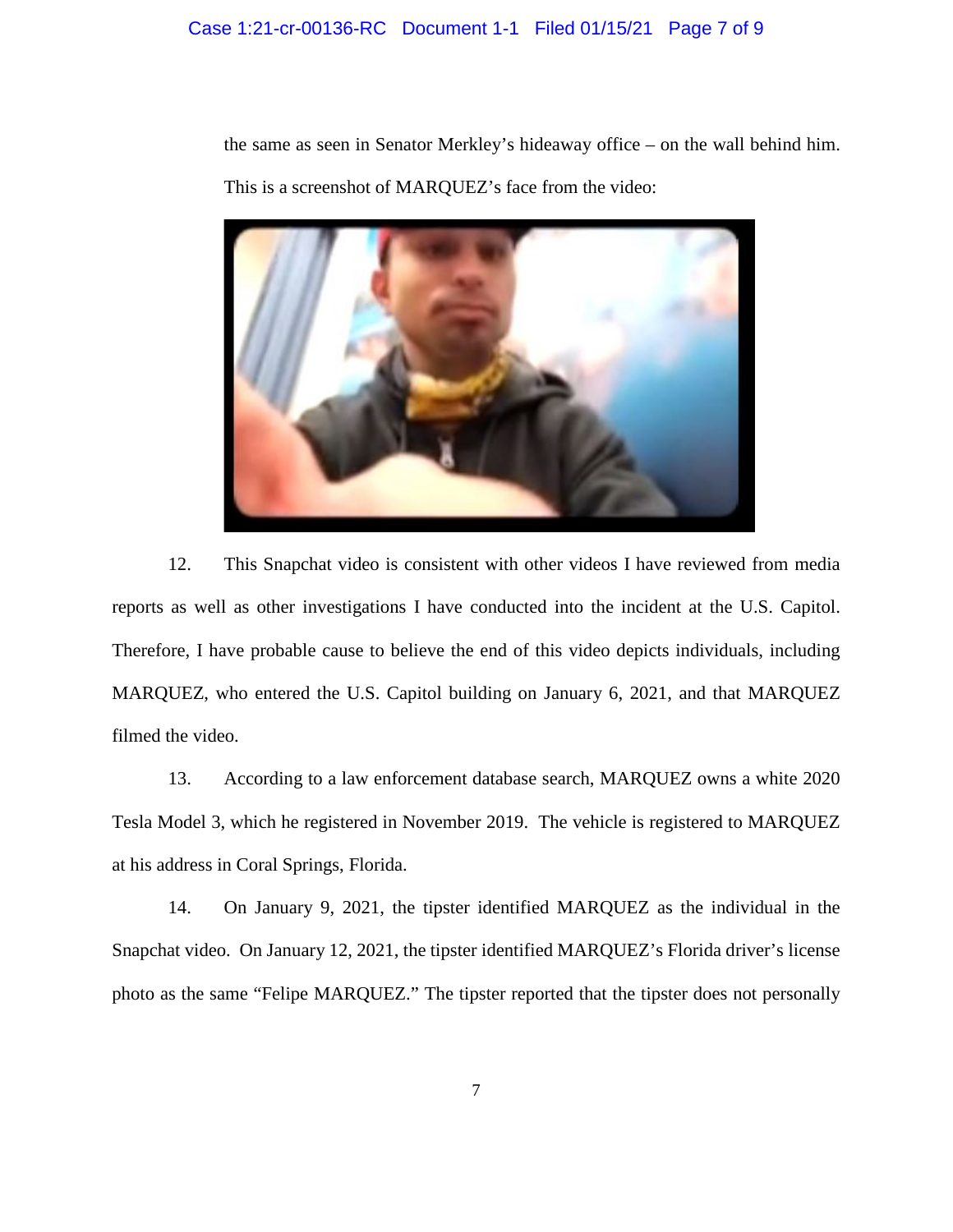### Case 1:21-cr-00136-RC Document 1-1 Filed 01/15/21 Page 8 of 9

know MARQUEZ, but they know people in common, and the tipster has followed MARQUEZ's online social media presence for several years.

15. I have also identified MARQUEZ as the person in the Snapchat video from comparing the video to MARQUEZ's Florida driver's license photograph.

16. Based on the foregoing, your affiant submits that there is probable cause to believe that MARQUEZ violated 18 U.S.C.  $\S$  1752(a)(1) and (2), which make it a crime to (1) knowingly enter or remain in any restricted building or grounds without lawful authority to do; and (2) knowingly, and with intent to impede or disrupt the orderly conduct of Government business or official functions, engage in disorderly or disruptive conduct in, or within such proximity to, any restricted building or grounds when, or so that, such conduct, in fact, impedes or disrupts the orderly conduct of Government business or official functions; or attempts or conspires to do so. For purposes of Section 1752 of Title 18, a "restricted building" includes a posted, cordoned off, or otherwise restricted area of a building or grounds where the President or other person protected by the Secret Service, including the Vice President, is or will be temporarily visiting; or any building or grounds so restricted in conjunction with an event designated as a special event of national significance.

17. Your affiant submits there is also probable cause to believe that MARQUEZ violated 40 U.S.C. § 5104(e)(2)(D), (E), and (G), which make it a crime to willfully and knowingly (D) utter loud, threatening, or abusive language, or engage in disorderly or disruptive conduct, at any place in the Grounds or in any of the Capitol Buildings with the intent to impede, disrupt, or disturb the orderly conduct of a session of Congress or either House of Congress, or the orderly conduct in that building of a hearing before, or any deliberations of, a committee of Congress or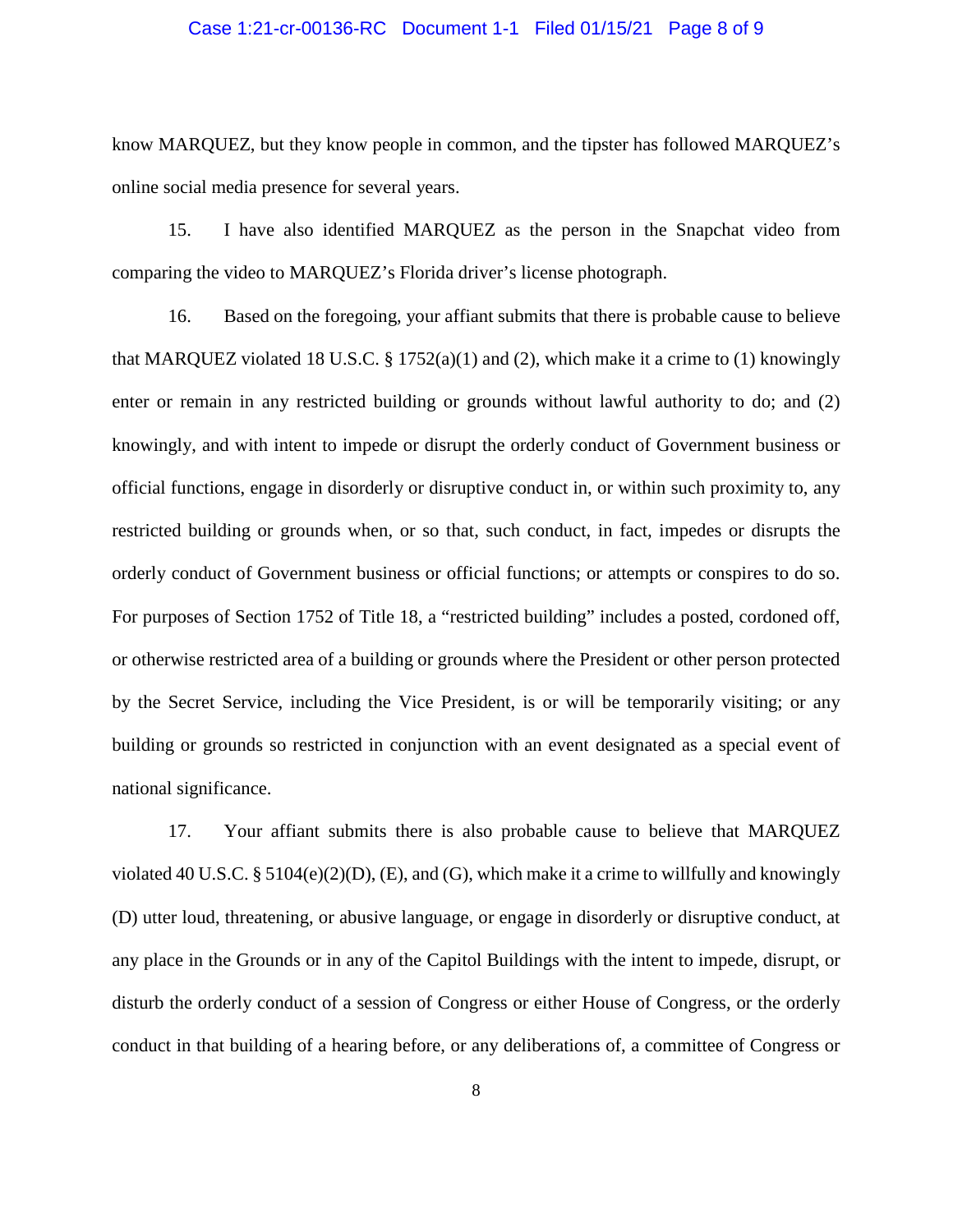either House of Congress; (E) obstruct, or impede passage through or within, the Grounds or any of the Capitol Buildings; and (G) parade, demonstrate, or picket in any of the Capitol Buildings.

# **CONCLUSION**

18. Based on my training and experience, and the information provided in this affidavit, there is probable cause to believe that on or about January 6, 2021, in the District of Columbia, FELIPE MARQUEZ did knowingly and willingly commit Unlawful Entry, in violation of Title 18, United States Code, Section 1752(a), and Violent Entry and Disorderly Conduct on Capitol Grounds, in violation of Title 40, United States code, Section 5104(e)(2).



ATTESTED TO BY THE APPLICANT IN ACCORDANCE WITH THE REQUIREMENTS OF FED. R. CRIM. P. 4.1 BY TELEPHONE, THIS 15<sup>th</sup> DAY OF JANUARY, 2021.

 $-05'00'$ Robin M. Meriweather  $\sim$  Meuwack 2021.01.15 17:31:53

Robin M. Meriweather U.S. MAGISTRATE JUDGE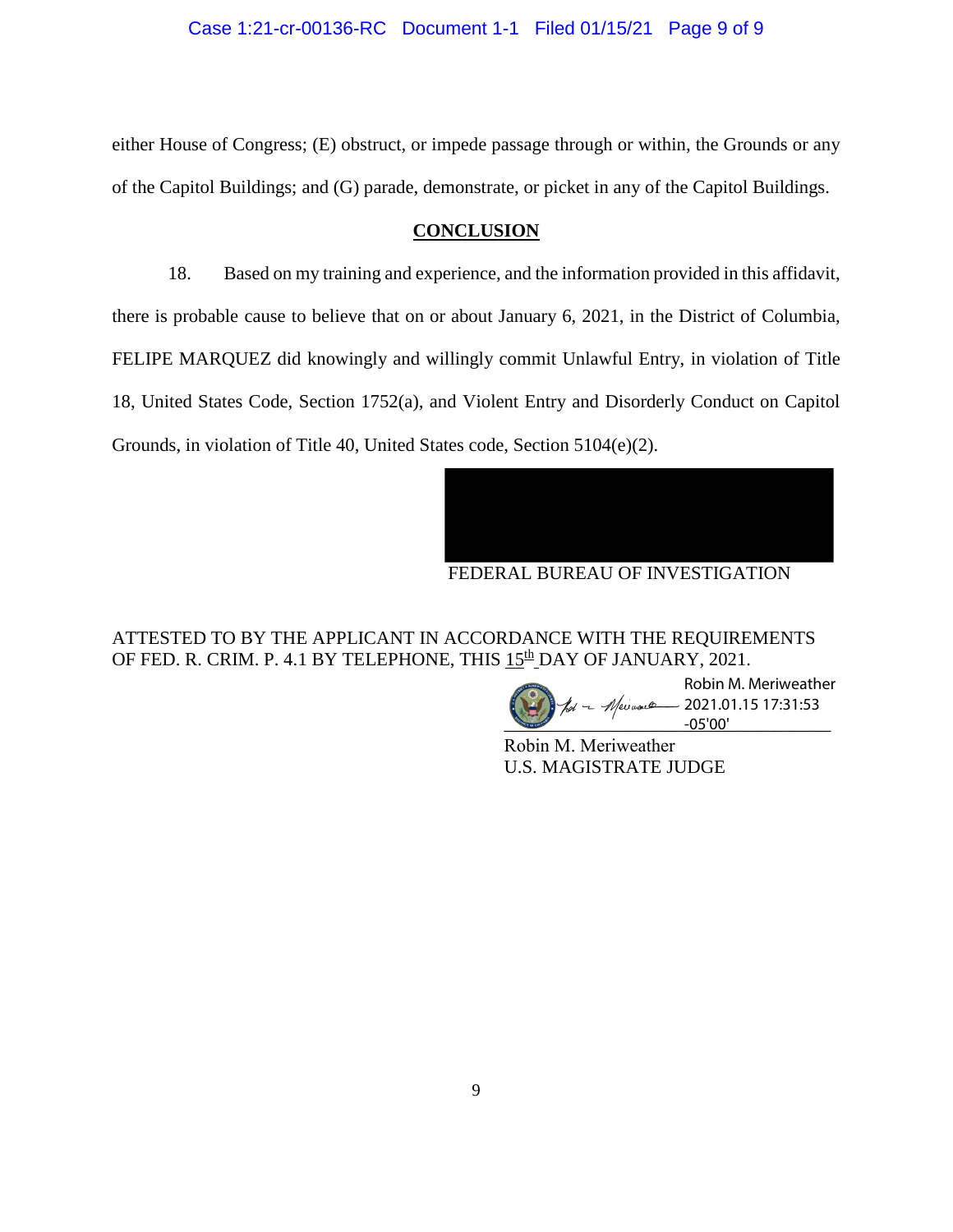Case 1:21-cr-00136-RC Document 9 Filed 02/19/21 Page 1 of 3

# **UNITED STATES DISTRICT COURT FOR THE DISTRICT OF COLUMBIA**

# **Holding a Criminal Term**

**Grand Jury Sworn in on January 8, 2021** 

| <b>UNITED STATES OF AMERICA</b> | <b>CRIMINAL NO.</b>                     |
|---------------------------------|-----------------------------------------|
| v.                              | <b>MAGISTRATE NO. 21-MJ-074</b>         |
| FELIPE MARQUEZ,                 | <b>VIOLATIONS:</b>                      |
|                                 | 18 U.S.C. §§ 1512(e)(2), 2              |
| Defendant.                      | (Obstruction of an Official Proceeding) |
|                                 | 18 U.S.C. $\S$ 1752(a)(1)               |
|                                 | (Entering and Remaining in a Restricted |
|                                 | <b>Building or Grounds</b> )            |
|                                 | 18 U.S.C. $\S 1752(a)(2)$               |
|                                 | (Disorderly and Disruptive Conduct in a |
|                                 | <b>Restricted Building or Grounds)</b>  |
|                                 | 40 U.S.C. $\S$ 5104(e)(2)(C)            |
|                                 | (Entering and Remaining in Certain      |
|                                 | Rooms in the Capitol Building)          |
|                                 | 40 U.S.C. § 5104(e)(2)(D)               |
|                                 | (Disorderly Conduct in                  |
|                                 | a Capitol Building)                     |

# **INDICTMENT**

The Grand Jury charges that:

# **COUNT ONE**

On or about January 6, 2021, within the District of Columbia and elsewhere, **FELIPE MARQUEZ** attempted to, and did, corruptly obstruct, influence, and impede an official proceeding, that is, a proceeding before Congress, by entering and remaining in the United States Capitol without authority and engaging in disorderly and disruptive conduct.

**(Obstruction of an Official Proceeding and Aiding and Abetting,** in violation of Title 18, United States Code, Sections 1512(c)(2) and 2)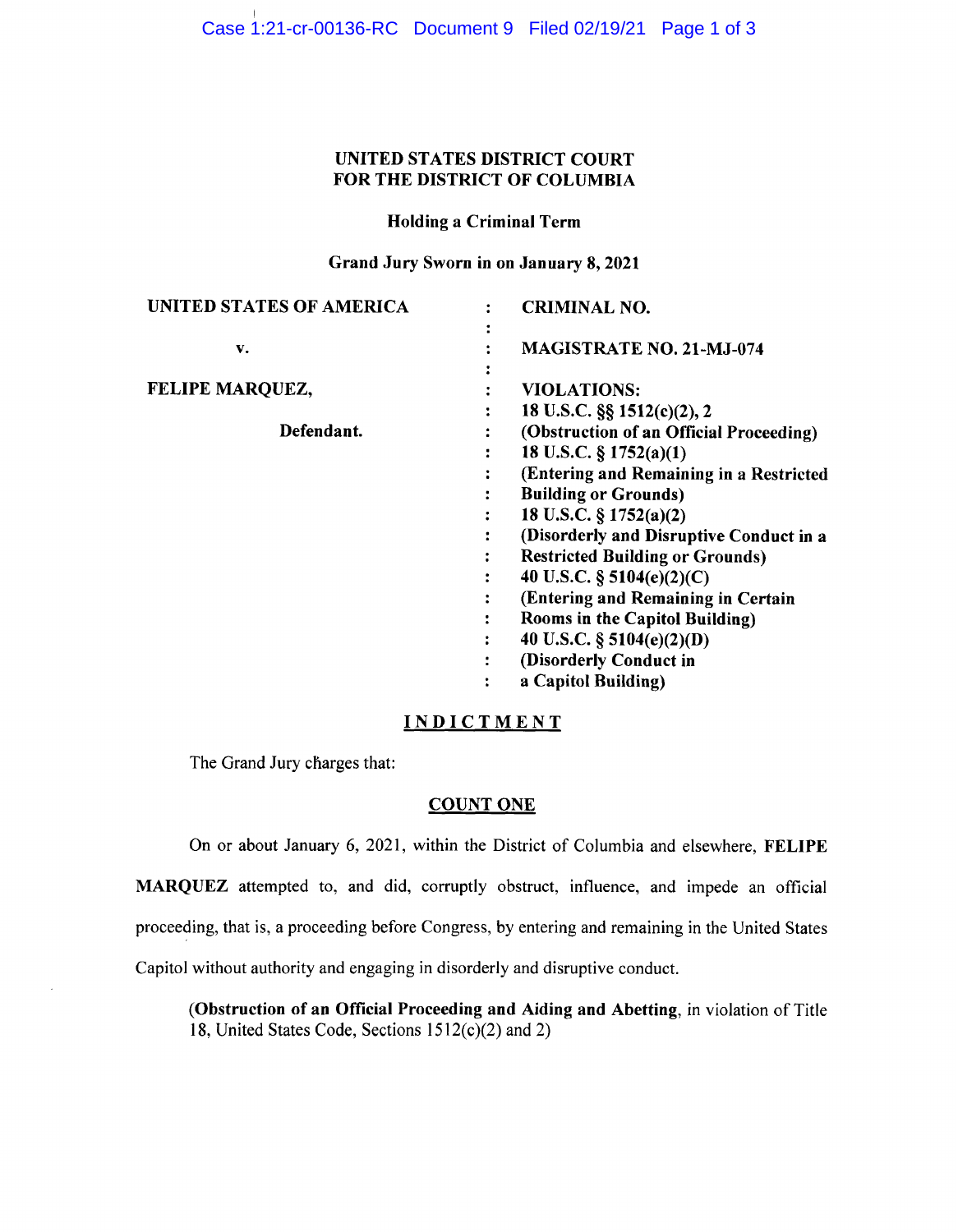#### **COUNT TWO**

On or about January 6, 2021, in the District of Columbia, **FELIPE MARQUEZ** did unlawfully and knowingly enter and remain in a restricted building and grounds, that is, any posted, cordoned-off, and otherwise restricted area within the United States Capitol and its grounds, where the Vice President and Vice President-elect were temporarily visiting, without lawful authority to do so.

**(Entering and Remaining in a Restricted Building or Grounds,** in violation of Title 18, United States Code, Section 1752(a)(l))

#### **COUNT THREE**

On or about January 6, 2021, in the District of Columbia, **FELIPE MARQUEZ** did knowingly, and with intent to impede and disrupt the orderly conduct of Government business and official functions, engage in disorderly and disruptive conduct in and within such proximity to, a restricted building and grounds, that is, any posted, cordoned-off, and otherwise restricted area within the United States Capitol and its grounds, where the Vice President and Vice Presidentelect were temporarily visiting, when and so that such conduct did in fact impede and disrupt the orderly conduct of Government business and official functions.

**(Disorderly and Disruptive Conduct in a Restricted Building or Grounds,** in violation of Title 18, United States Code, Section l 752(a)(2))

#### **COUNT FOUR**

On or about January 6, 2021, in the District of Columbia, **FELIPE MARQUEZ** willfully and knowingly, and with the intent to disrupt the orderly conduct of official business, entered and remained in a room in any of the Capitol Buildings set aside and designated for the use of either